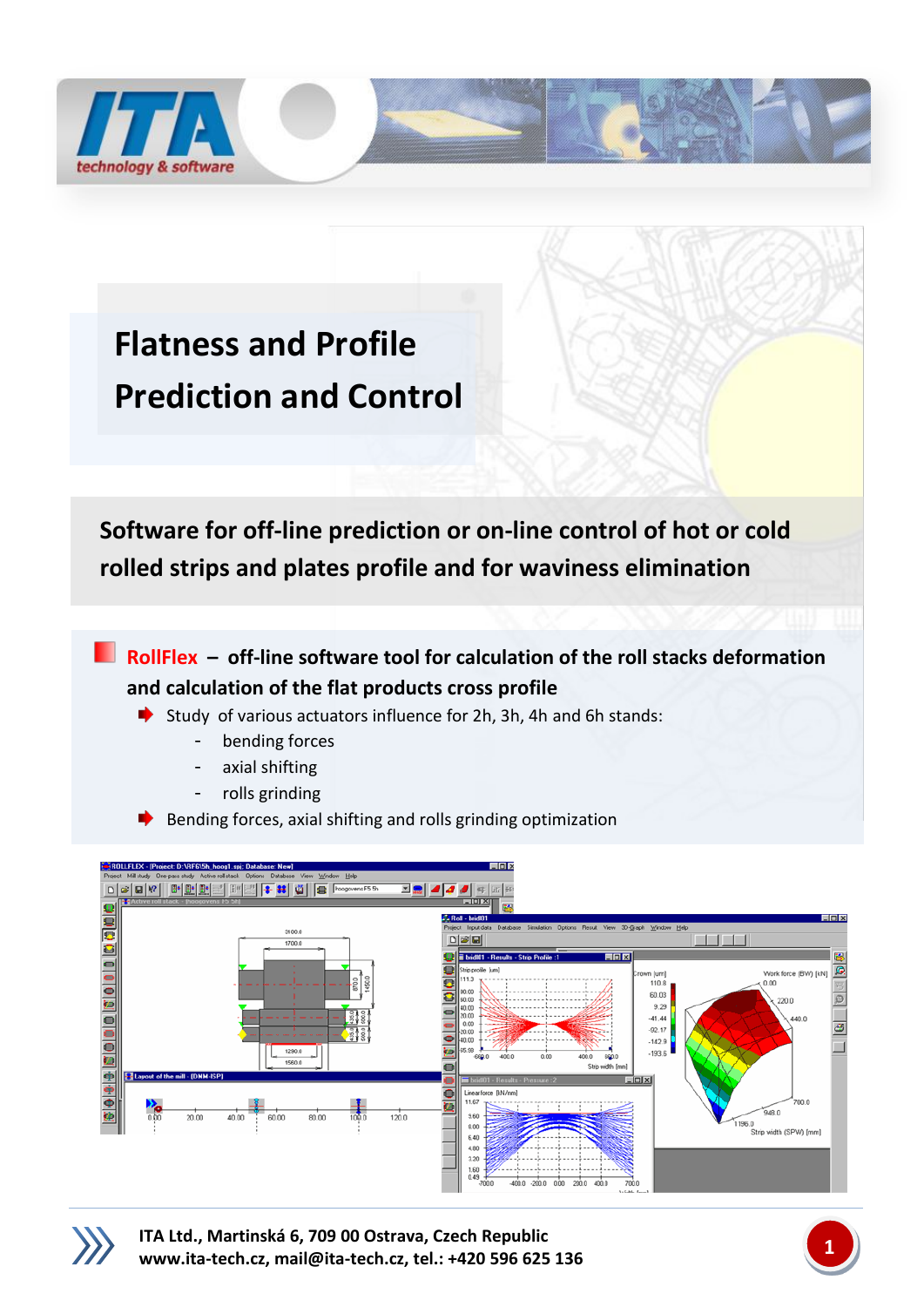

## **Audit of rolling technology focused on the profile and flatness of strips and plates**

**Audit of technology = analysis of current technological conditions of rolling, computer simulations, parametric studies or process measurements resulting in proposals of technological measures to achieve the desired profile or to suppress unwanted waviness of hot or cold rolled flat products.**



## **References:**

- ۰ Modification of L2 control system, grinding of rolls and tapers on the Hot Strip Mill P1500 in Liberty Ostrava, Czech Republic
- ◆ Modification of reference curves for stressometer, grinding of rolls and pass schedule to reduce waviness of strips on the 4-h cold reversing mill in GO Steel Frýdek-Místek, Czech Republic
- Design of new grinding and modification of pass schedule for hot rolling of Al sheets on the 2-h reversing ∙ roughing mill in Al Invest Břidličná, Czech Republic
- Design of new grinding of work roll to reduce high crown, AMAG Ranshofen, Austria
- Design of optimum roll grinding for cold rolling of narrow multilayered strips, Heraeus Hanau, Germany



**ITA Ltd., Martinská 6, 709 00 Ostrava, Czech Republic [www.ita-tech.cz,](http://www.ita-tech.cz/) [mail@ita-tech.cz,](mailto:mail@ita-tech.cz) tel.: +420 <sup>596</sup> 625 136 2**